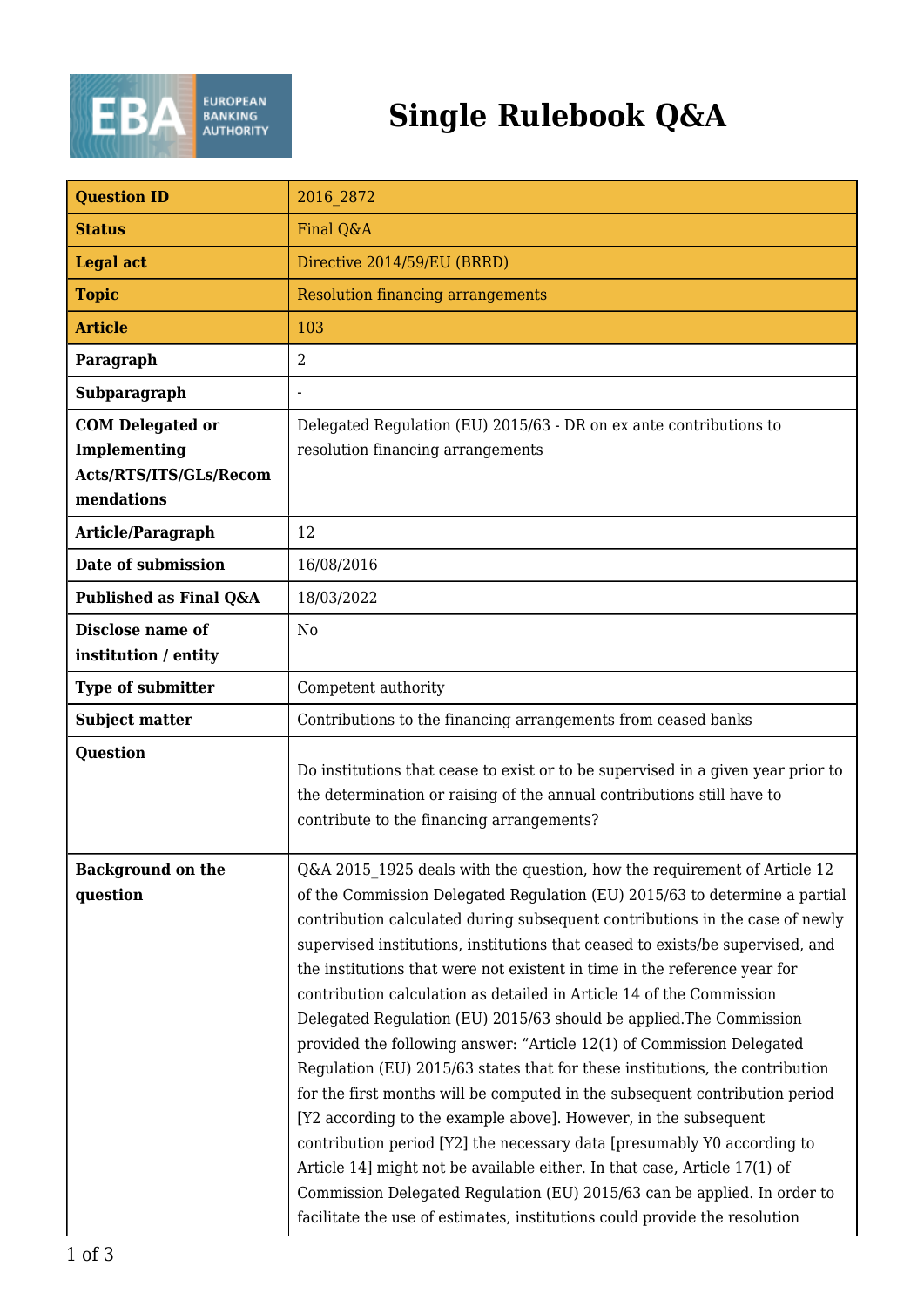|                     | authority with data from the budgeted balance sheet (which they have<br>submitted to the competent authority in order to receive a banking licence)<br>for Y1 and with any other relevant data that are not included in the budgeted<br>balance sheet."We seek clarification for particular instances whereby an<br>institutions license was withdrawn. At that time of the withdrawal of its<br>license the annual contribution was raised, but neither determined nor<br>notified towards the institution. It is our assumption that institutions not<br>legally existing any more or not supervised by the competent authority any<br>more are still liable to contribute to the financing arrangements. If the<br>collection is unsuccessful, this would have an impact on the amount to be<br>raised in the following year.                                                                                                                                                                                                                                                                                                                                                                                                                                                                                                                                                                                                                                                                                                                                                                                                                                                                                                                                                                                                                                         |
|---------------------|--------------------------------------------------------------------------------------------------------------------------------------------------------------------------------------------------------------------------------------------------------------------------------------------------------------------------------------------------------------------------------------------------------------------------------------------------------------------------------------------------------------------------------------------------------------------------------------------------------------------------------------------------------------------------------------------------------------------------------------------------------------------------------------------------------------------------------------------------------------------------------------------------------------------------------------------------------------------------------------------------------------------------------------------------------------------------------------------------------------------------------------------------------------------------------------------------------------------------------------------------------------------------------------------------------------------------------------------------------------------------------------------------------------------------------------------------------------------------------------------------------------------------------------------------------------------------------------------------------------------------------------------------------------------------------------------------------------------------------------------------------------------------------------------------------------------------------------------------------------------------|
| <b>Final answer</b> | As per Article 12(2) of Commission Delegated Regulation (EU) 2015/63, "A<br>change of status of an institution, including a small institution, during the<br>contribution period shall not have an effect on the annual contribution to be<br>paid in that particular year". Thus, an institution whose license is withdrawn<br>in a given year, regardless of whether prior or after the determination of its<br>contributions to the financial arrangements, must contribute thereto.<br>The above was confirmed by the General Court in its judgment of 20 January<br>2021 in Case T-758/20, ABLV v SRB, whereby it held that "the withdrawal of<br>a credit institution's licence by the ECB must be considered to be a change<br>of status within the meaning of Article 12(2) of Delegated Regulation<br>2015/63. Indeed, as the Court of Justice pointed out in paragraph 43 of the<br>judgment of 14 November 2019, State Street Bank International (C 255/18,<br>EU:C:2019: 967), if a resolution authority, such as the SRB, had to take into<br>account the evolution of the legal and financial situation of institutions<br>during the financial year concerned, it would be difficult for it to reliably<br>calculate the ordinary contributions due in the following year and,<br>consequently, to pursue the objective set out in Regulation No 806/2014 of<br>reaching, at the end of the initial period, at least 1% of the amount of<br>covered deposits of all approved institutions in the participating Member<br>States (see paragraphs 60 to 62 above). Therefore, the concept of 'change of<br>status' provided for in Article 12(2) of Delegated Regulation 2015/63 should<br>be understood as including the cessation of activity of an institution as a<br>result of the loss of its licence during the contribution period."<br>Disclaimer: |
|                     | The answers clarify provisions already contained in the applicable<br>legislation. They do not extend in any way the rights and obligations deriving<br>from such legislation nor do they introduce any additional requirements for<br>the concerned operators and competent authorities. The answers are merely<br>intended to assist natural or legal persons, including competent authorities<br>and Union institutions and bodies in clarifying the application or<br>implementation of the relevant legal provisions. Only the Court of Justice of<br>the European Union is competent to authoritatively interpret Union law. The                                                                                                                                                                                                                                                                                                                                                                                                                                                                                                                                                                                                                                                                                                                                                                                                                                                                                                                                                                                                                                                                                                                                                                                                                                   |